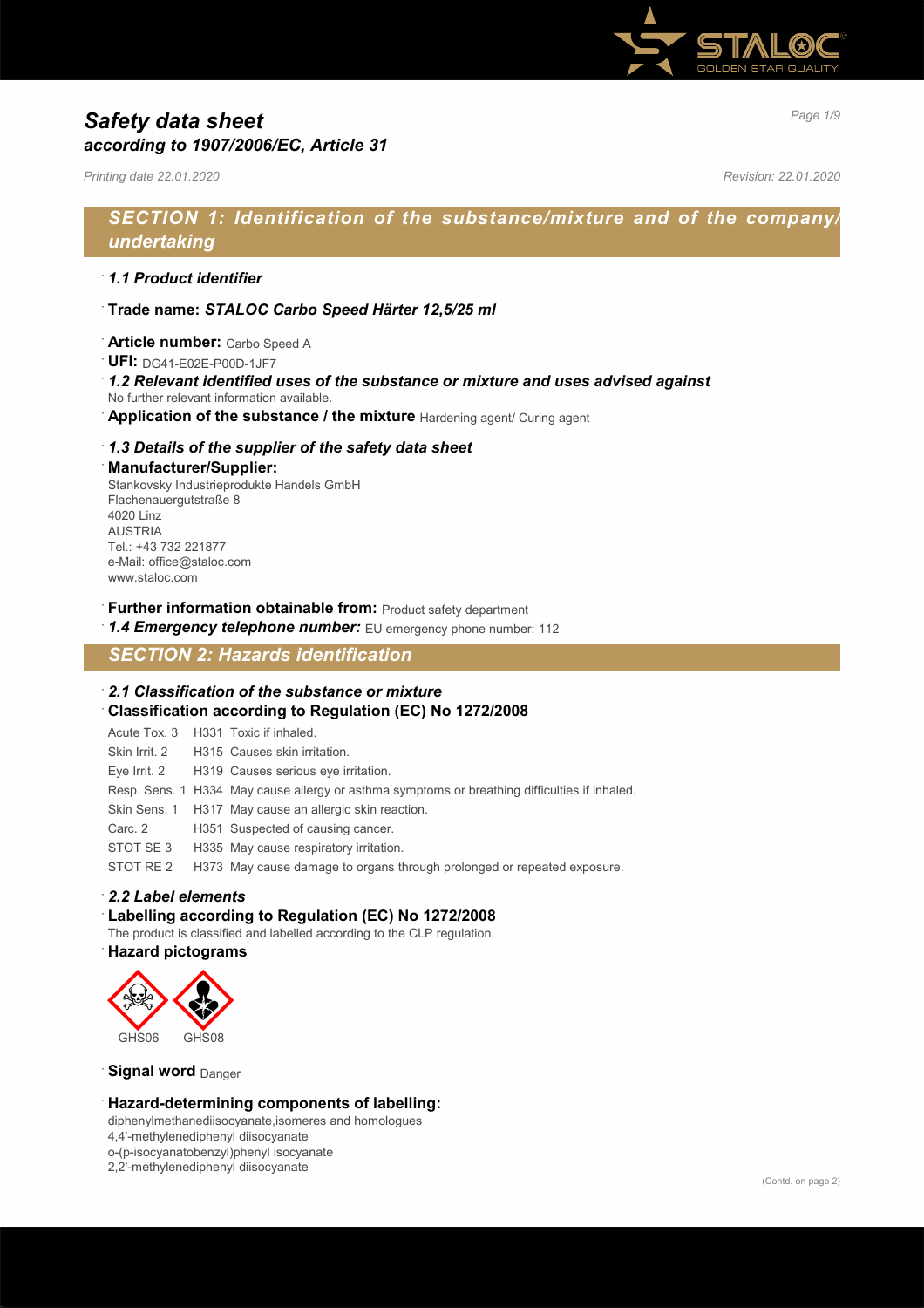

# *Page 2/9 Safety data sheet according to 1907/2006/EC, Article 31*

*Printing date 22.01.2020 Revision: 22.01.2020*

# *Trade name: STALOC Carbo Speed Härter 12,5/25 ml*

|                                                                                                                                                    | (Contd. of page 1) |
|----------------------------------------------------------------------------------------------------------------------------------------------------|--------------------|
| <b>Hazard statements</b>                                                                                                                           |                    |
| H331 Toxic if inhaled.                                                                                                                             |                    |
| H315 Causes skin irritation.                                                                                                                       |                    |
| H319 Causes serious eye irritation.                                                                                                                |                    |
| H334 May cause allergy or asthma symptoms or breathing difficulties if inhaled.                                                                    |                    |
| H317 May cause an allergic skin reaction.                                                                                                          |                    |
| H351 Suspected of causing cancer.                                                                                                                  |                    |
| H335 May cause respiratory irritation.                                                                                                             |                    |
| H373 May cause damage to organs through prolonged or repeated exposure.                                                                            |                    |
| <b>Precautionary statements</b>                                                                                                                    |                    |
| P <sub>101</sub><br>If medical advice is needed, have product container or label at hand.                                                          |                    |
| Keep out of reach of children.<br>P <sub>102</sub>                                                                                                 |                    |
| Read label before use.<br>P <sub>103</sub>                                                                                                         |                    |
| P <sub>260</sub><br>Do not breathe dust/fume/gas/mist/vapours/spray.                                                                               |                    |
| Wear protective gloves/protective clothing/eye protection/face protection.<br>P280                                                                 |                    |
| [In case of inadequate ventilation] wear respiratory protection.<br>P284                                                                           |                    |
| P305+P351+P338 IF IN EYES: Rinse cautiously with water for several minutes. Remove contact lenses, if present and easy to do.<br>Continue rinsing. |                    |
| Store locked up.<br>P405                                                                                                                           |                    |
| Dispose of contents/container in accordance with local/regional/national/international regulations.<br>P <sub>501</sub>                            |                    |
| Additional information:                                                                                                                            |                    |
| Contains isocyanates. May produce an allergic reaction.                                                                                            |                    |
| 2.3 Other hazards                                                                                                                                  |                    |

### · **Results of PBT and vPvB assessment**

- · **PBT:** Not applicable.
- · **vPvB:** Not applicable.

# *SECTION 3: Composition/information on ingredients*

## · *3.2 Chemical characterisation: Mixtures*

· **Description:** Mixture of substances listed below with nonhazardous additions.

| Dangerous components:                                             |                                                                                                                                                                                                                                                                                                                                                                                                  |            |
|-------------------------------------------------------------------|--------------------------------------------------------------------------------------------------------------------------------------------------------------------------------------------------------------------------------------------------------------------------------------------------------------------------------------------------------------------------------------------------|------------|
| CAS: 9016-87-9                                                    | diphenylmethanediisocyanate, isomeres and homologues<br>Sep. Sens. 1, H334; Carc. 2, H351; STOT RE 2, H373; $\Diamond$ Acute Tox. 4, H332; Skin<br>Irrit. 2, H315; Eye Irrit. 2, H319; Skin Sens. 1, H317; STOT SE 3, H335<br>Specific concentration limits: Eye Irrit. 2; H319: C ≥ 5 %<br>Skin Irrit. 2; H315: $C \ge 5\%$<br>Resp. Sens. 1; H334: $C ≥ 0.1 %$<br>STOT SE 3; H335: C ≥ 5 %     | >25-≤50%   |
| CAS: 101-68-8<br>EINECS: 202-966-0<br>Index number: 615-005-00-9  | 4,4'-methylenediphenyl diisocyanate<br>Skin (2) Resp. Sens. 1, H334; Carc. 2, H351; STOT RE 2, H373; $\langle \cdot \rangle$ Acute Tox. 4, H332; Skin<br>Irrit. 2, H315; Eye Irrit. 2, H319; Skin Sens. 1, H317; STOT SE 3, H335<br>Specific concentration limits: Eye Irrit. 2; H319: $C \ge 5$ %<br>Skin Irrit. 2; H315: C ≥ 5 %<br>Resp. Sens. 1; H334: C ≥ 0.1 %<br>STOT SE 3; H335: C ≥ 5 % | $>10-≤25%$ |
| CAS: 5873-54-1<br>EINECS: 227-534-9<br>Index number: 615-005-00-9 | o-(p-isocyanatobenzyl)phenyl isocyanate<br>Resp. Sens. 1, H334; Carc. 2, H351; STOT RE 2, H373; $\circled{)}$ Acute Tox. 4, H332; Skin<br>Irrit. 2, H315; Eye Irrit. 2, H319; Skin Sens. 1, H317; STOT SE 3, H335<br>Specific concentration limits: Eye Irrit. 2; H319: C ≥ 5 %<br>Skin Irrit. 2; H315: $C \ge 5\%$<br>Resp. Sens. 1; H334: $C ≥ 0.1 %$<br>STOT SE 3; H335: $C \ge 5$ %          | $>10-525%$ |

(Contd. on page 3)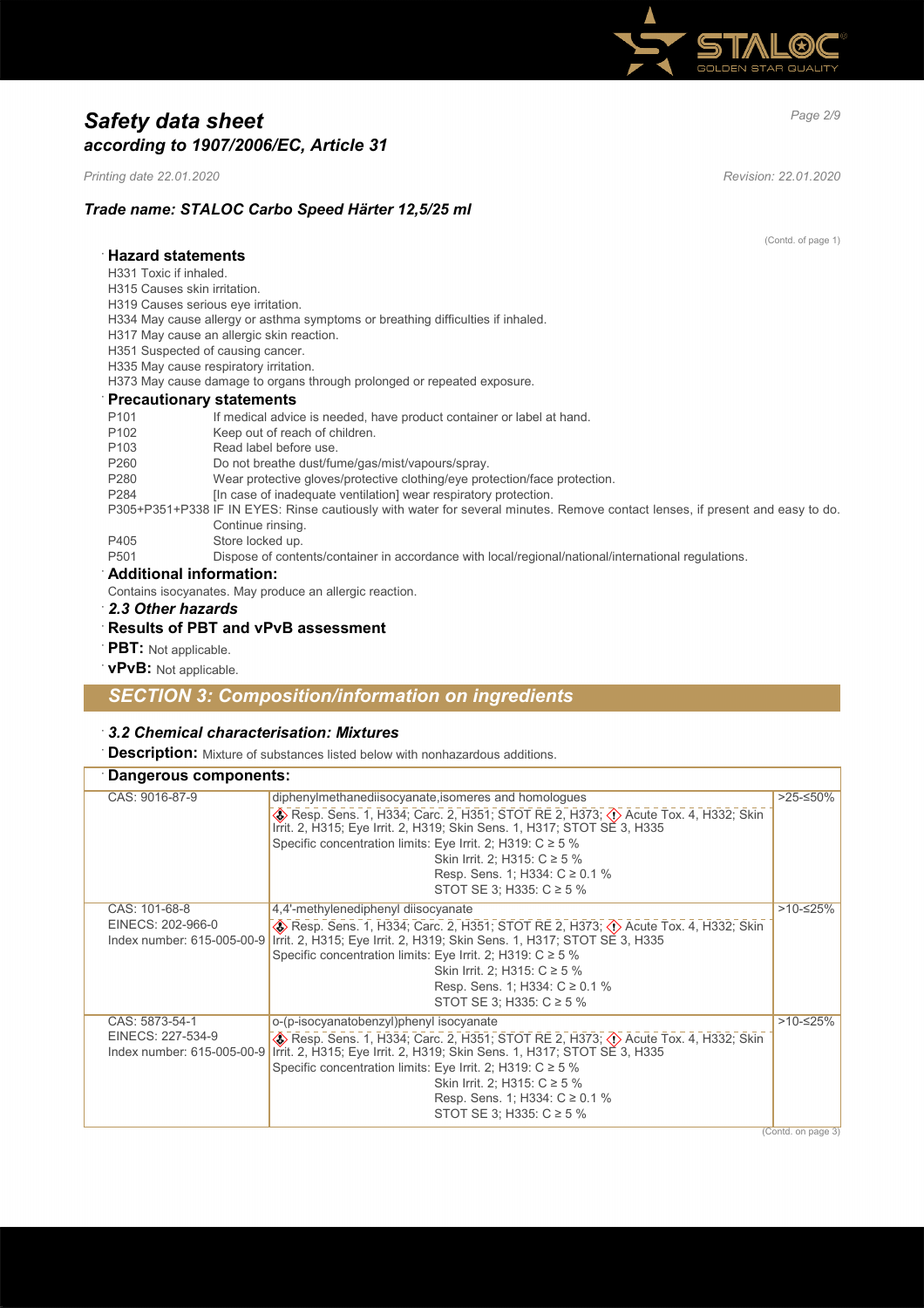

# *Page 3/9 Safety data sheet according to 1907/2006/EC, Article 31*

*Printing date 22.01.2020 Revision: 22.01.2020*

# *Trade name: STALOC Carbo Speed Härter 12,5/25 ml*

|                   |                                                                                                    | (Contd. of page 2) |
|-------------------|----------------------------------------------------------------------------------------------------|--------------------|
| CAS: 2530-83-8    | [3-(2,3-epoxypropoxy)propyl]trimethoxysilane                                                       | ≥1-≤2.5%           |
| EINECS: 219-784-2 | → Eye Dam. 1, H318                                                                                 |                    |
| CAS: 2536-05-2    | 2,2'-methylenediphenyl diisocyanate                                                                | ≥1-≤2.5%           |
| EINECS: 219-799-4 | Resp. Sens. 1, H334; Carc. 2, H351; STOT RE 2, H373; $\langle \rangle$ Acute Tox. 4, H332; Skin    |                    |
|                   | Index number: 615-005-00-9 Irrit. 2, H315; Eye Irrit. 2, H319; Skin Sens. 1, H317; STOT SE 3, H335 |                    |
|                   | Specific concentration limits: Eye Irrit. 2; H319: $C \ge 5$ %                                     |                    |
|                   | Skin Irrit. 2; H315: C ≥ 5 %                                                                       |                    |
|                   | Resp. Sens. 1; H334: C ≥ 0.1 %                                                                     |                    |
|                   | STOT SE 3; H335: C ≥ 5 %                                                                           |                    |
| CAS: 99-63-8      | isophthaloyl dichloride                                                                            | $< 1\%$            |
| EINECS: 202-774-7 | Acute Tox. 3, H331; Skin Corr. 1A, H314; Eye Dam. 1, H318; (1) Acute Tox. 4,<br>H <sub>312</sub>   |                    |

**Additional information:** For the wording of the listed hazard phrases refer to section 16.

# *SECTION 4: First aid measures*

### · *4.1 Description of first aid measures*

### · **General information:**

Immediately remove any clothing soiled by the product.

Symptoms of poisoning may even occur after several hours; therefore medical observation for at least 48 hours after the accident. Remove breathing equipment only after contaminated clothing have been completely removed.

In case of irregular breathing or respiratory arrest provide artificial respiration.

· **After inhalation:**

Supply fresh air or oxygen; call for doctor.

- In case of unconsciousness place patient stably in side position for transportation.
- After skin contact: Immediately wash with water and soap and rinse thoroughly.
- After eye contact: Rinse opened eye for several minutes under running water. If symptoms persist, consult a doctor.
- · **After swallowing:** If symptoms persist consult doctor.
- 4.2 Most important symptoms and effects, both acute and delayed No further relevant information available.
- · *4.3 Indication of any immediate medical attention and special treatment needed*
- No further relevant information available.

## *SECTION 5: Firefighting measures*

### · *5.1 Extinguishing media*

- Suitable extinguishing agents: Use fire extinguishing methods suitable to surrounding conditions.
- · *5.2 Special hazards arising from the substance or mixture*

During heating or in case of fire poisonous gases are produced.

- · *5.3 Advice for firefighters*
- Protective equipment: Mouth respiratory protective device.

# *SECTION 6: Accidental release measures*

- · *6.1 Personal precautions, protective equipment and emergency procedures* Mount respiratory protective device.
- 6.2 **Environmental precautions:** Do not allow to enter sewers/ surface or ground water.
- · *6.3 Methods and material for containment and cleaning up:*

Absorb with liquid-binding material (sand, diatomite, acid binders, universal binders, sawdust). Dispose contaminated material as waste according to item 13. Ensure adequate ventilation.

· *6.4 Reference to other sections*

See Section 7 for information on safe handling. See Section 8 for information on personal protection equipment. See Section 13 for disposal information.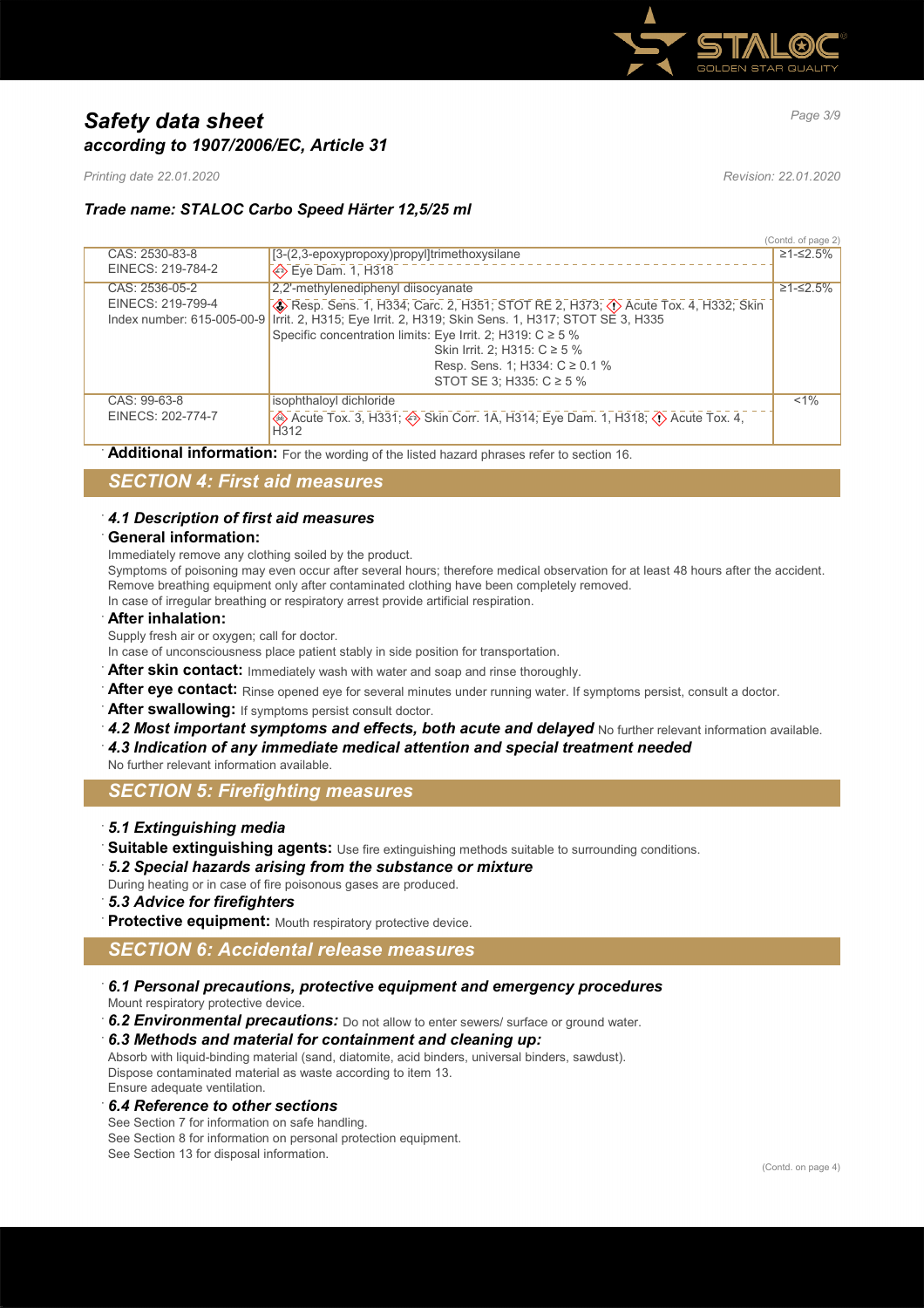

# *Page 4/9 Safety data sheet according to 1907/2006/EC, Article 31*

*Printing date 22.01.2020 Revision: 22.01.2020*

# *Trade name: STALOC Carbo Speed Härter 12,5/25 ml*

(Contd. of page 3)

# *SECTION 7: Handling and storage*

### · *7.1 Precautions for safe handling*

Ensure good ventilation/exhaustion at the workplace. Open and handle receptacle with care.

Prevent formation of aerosols.

**Information about fire - and explosion protection:** Keep respiratory protective device available.

- · *7.2 Conditions for safe storage, including any incompatibilities*
- · **Storage:**
- · **Requirements to be met by storerooms and receptacles:** No special requirements.
- **Information about storage in one common storage facility: Not required.**
- Further information about storage conditions: Keep container tightly sealed.
- 7.3 Specific end use(s) No further relevant information available.

### *SECTION 8: Exposure controls/personal protection*

· **Additional information about design of technical facilities:** No further data; see item 7.

#### · *8.1 Control parameters*

· **Ingredients with limit values that require monitoring at the workplace:**

The product does not contain any relevant quantities of materials with critical values that have to be monitored at the workplace.

**Additional information:** The lists valid during the making were used as basis.

#### · *8.2 Exposure controls*

- · **Personal protective equipment:**
- · **General protective and hygienic measures:**

Keep away from foodstuffs, beverages and feed. Immediately remove all soiled and contaminated clothing Wash hands before breaks and at the end of work. Store protective clothing separately. Avoid contact with the eyes and skin.

#### · **Respiratory protection:**

In case of brief exposure or low pollution use respiratory filter device. In case of intensive or longer exposure use self-contained respiratory protective device.

#### · **Protection of hands:**



Protective gloves

The glove material has to be impermeable and resistant to the product/ the substance/ the preparation. Due to missing tests no recommendation to the glove material can be given for the product/ the preparation/ the chemical mixture. Selection of the glove material on consideration of the penetration times, rates of diffusion and the degradation

#### · **Material of gloves**

The selection of the suitable gloves does not only depend on the material, but also on further marks of quality and varies from manufacturer to manufacturer. As the product is a preparation of several substances, the resistance of the glove material can not be calculated in advance and has therefore to be checked prior to the application.

#### · **Penetration time of glove material**

The exact break through time has to be found out by the manufacturer of the protective gloves and has to be observed.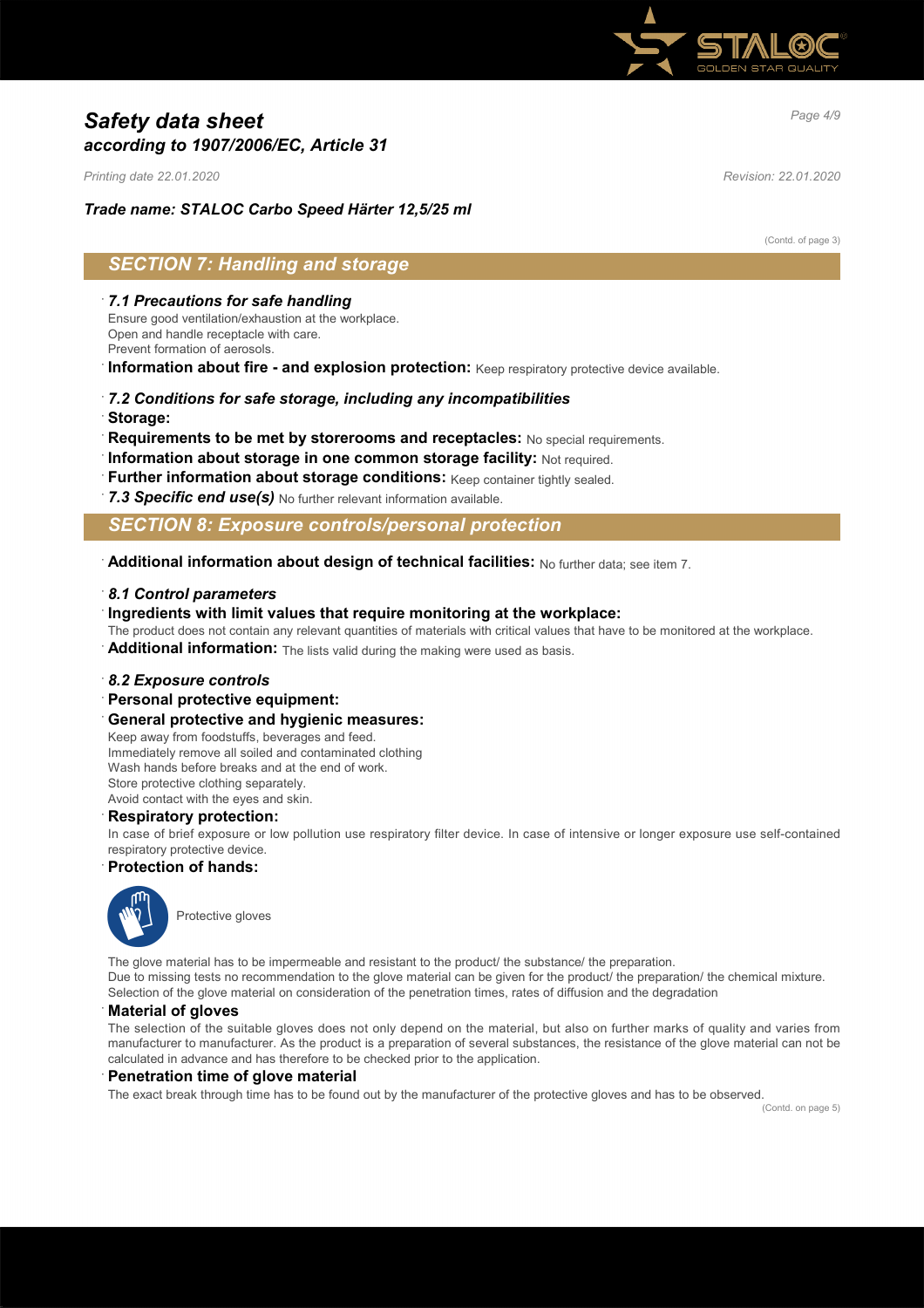

# *Page 5/9 Safety data sheet according to 1907/2006/EC, Article 31*

*Printing date 22.01.2020 Revision: 22.01.2020*

· **Eye protection:**

# *Trade name: STALOC Carbo Speed Härter 12,5/25 ml*

Solids content: 100.0 %

(Contd. of page 4)

| Tightly sealed goggles                                                                                                 |                                               |  |
|------------------------------------------------------------------------------------------------------------------------|-----------------------------------------------|--|
| <b>SECTION 9: Physical and chemical properties</b>                                                                     |                                               |  |
| 9.1 Information on basic physical and chemical properties<br><b>General Information</b><br>Appearance:                 |                                               |  |
| Form:                                                                                                                  | Fluid                                         |  |
| Colour:                                                                                                                | <b>Brown</b>                                  |  |
| Odour:                                                                                                                 | Characteristic                                |  |
| <b>Odour threshold:</b>                                                                                                | Not determined.                               |  |
| pH-value:                                                                                                              | Not determined.                               |  |
| <b>Change in condition</b><br><b>Melting point/freezing point:</b><br>Initial boiling point and boiling range: >300 °C | Undetermined.                                 |  |
| <b>Flash point:</b>                                                                                                    | $>200$ °C                                     |  |
| Flammability (solid, gas):                                                                                             | Not applicable.                               |  |
| <b>Ignition temperature:</b>                                                                                           | 400 °C                                        |  |
| <b>Decomposition temperature:</b>                                                                                      | Not determined.                               |  |
| Auto-ignition temperature:                                                                                             | Product is not selfigniting.                  |  |
| <b>Explosive properties:</b>                                                                                           | Product does not present an explosion hazard. |  |
| <b>Explosion limits:</b>                                                                                               |                                               |  |
| Lower:                                                                                                                 | 0.4 Vol %                                     |  |
| Upper:                                                                                                                 | 0.0 Vol %                                     |  |
| Vapour pressure:                                                                                                       | Not determined.                               |  |
| Density at 20 °C:                                                                                                      | $1.17$ g/cm <sup>3</sup>                      |  |
| <b>Relative density</b>                                                                                                | Not determined.                               |  |
| <b>Vapour density</b>                                                                                                  | Not determined.                               |  |
| <b>Evaporation rate</b>                                                                                                | Not determined.                               |  |
| Solubility in / Miscibility with<br>water:                                                                             | Not miscible or difficult to mix.             |  |
| Partition coefficient: n-octanol/water:                                                                                |                                               |  |
|                                                                                                                        | Not determined.                               |  |
| Viscosity:                                                                                                             |                                               |  |
| Dynamic at 20 °C:                                                                                                      | 8,000 mPas                                    |  |
| Kinematic:                                                                                                             | Not determined.                               |  |
| <b>Solvent content:</b>                                                                                                |                                               |  |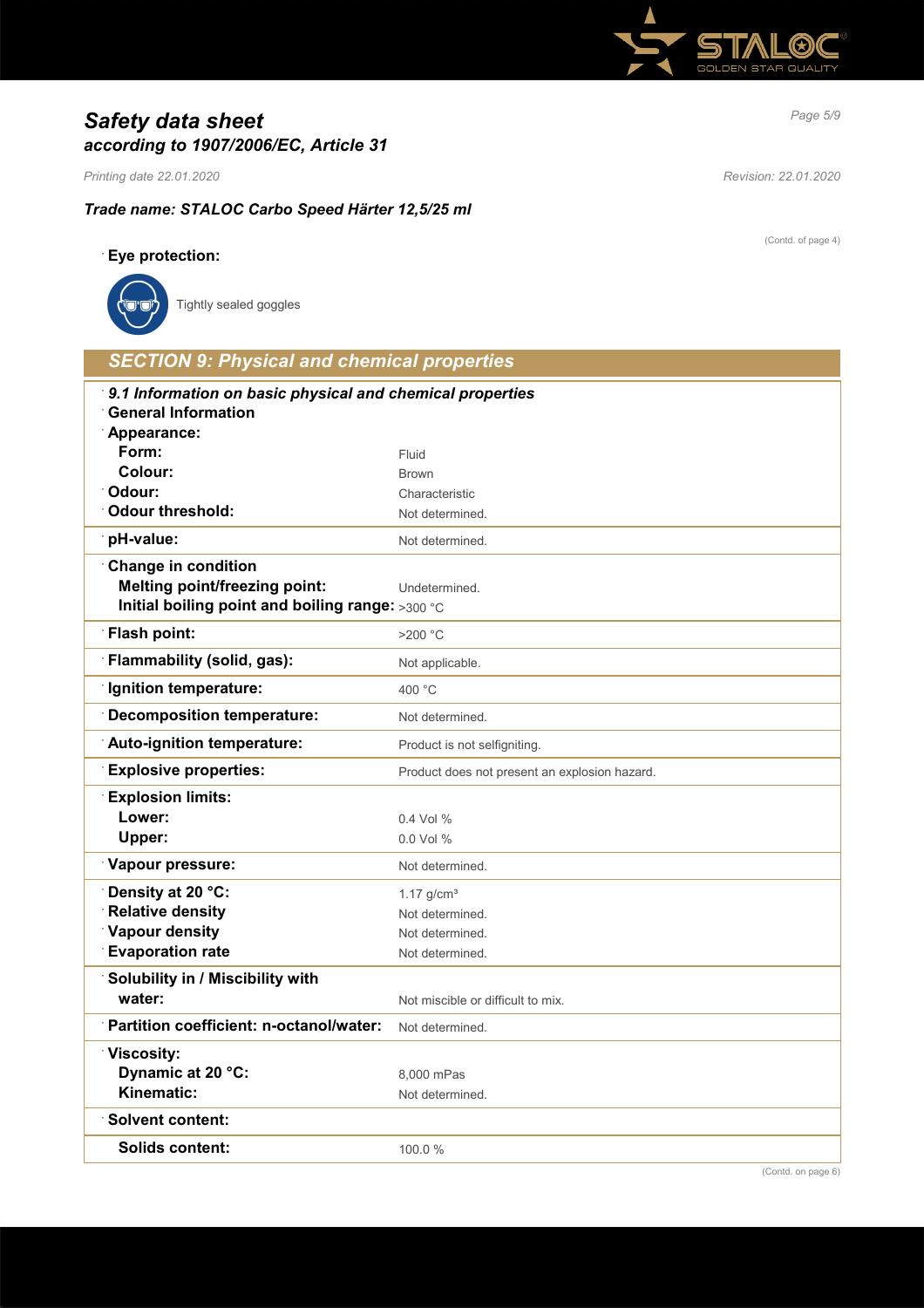

# *Page 6/9 Safety data sheet according to 1907/2006/EC, Article 31*

*Printing date 22.01.2020 Revision: 22.01.2020*

# *Trade name: STALOC Carbo Speed Härter 12,5/25 ml*

(Contd. of page 5)

**9.2 Other information** No further relevant information available

# *SECTION 10: Stability and reactivity*

· *10.1 Reactivity* No further relevant information available.

- · *10.2 Chemical stability*
- · **Thermal decomposition / conditions to be avoided:** No decomposition if used according to specifications.
- · *10.3 Possibility of hazardous reactions* No dangerous reactions known.
- · *10.4 Conditions to avoid* No further relevant information available.
- · *10.5 Incompatible materials:* No further relevant information available.
- · *10.6 Hazardous decomposition products:* No dangerous decomposition products known.

# *SECTION 11: Toxicological information*

### · *11.1 Information on toxicological effects*

### · **Acute toxicity**

Toxic if inhaled.

### · **LD/LC50 values relevant for classification:**

**101-68-8 4,4'-methylenediphenyl diisocyanate**

# Oral LD50 2,200 mg/kg (mouse)

**99-63-8 isophthaloyl dichloride**

Oral LD50 2,200 mg/kg (rat)

Dermal LD50 1,410 mg/kg (rabbit)

### · **Primary irritant effect:**

- **Skin corrosion/irritation**
- Causes skin irritation.
- · **Serious eye damage/irritation**
- Causes serious eye irritation.

#### · **Respiratory or skin sensitisation**

May cause allergy or asthma symptoms or breathing difficulties if inhaled.

May cause an allergic skin reaction.

### · **CMR effects (carcinogenity, mutagenicity and toxicity for reproduction)**

- Germ cell mutagenicity Based on available data, the classification criteria are not met.
- · **Carcinogenicity**
- Suspected of causing cancer.
- **Reproductive toxicity** Based on available data, the classification criteria are not met.
- · **STOT-single exposure**
- May cause respiratory irritation.
- · **STOT-repeated exposure**
- May cause damage to organs through prolonged or repeated exposure.
- **Aspiration hazard** Based on available data, the classification criteria are not met.

# *SECTION 12: Ecological information*

- · *12.1 Toxicity*
- · **Aquatic toxicity:** No further relevant information available.
- · *12.2 Persistence and degradability* No further relevant information available.
- · *12.3 Bioaccumulative potential* No further relevant information available.
- · *12.4 Mobility in soil* No further relevant information available.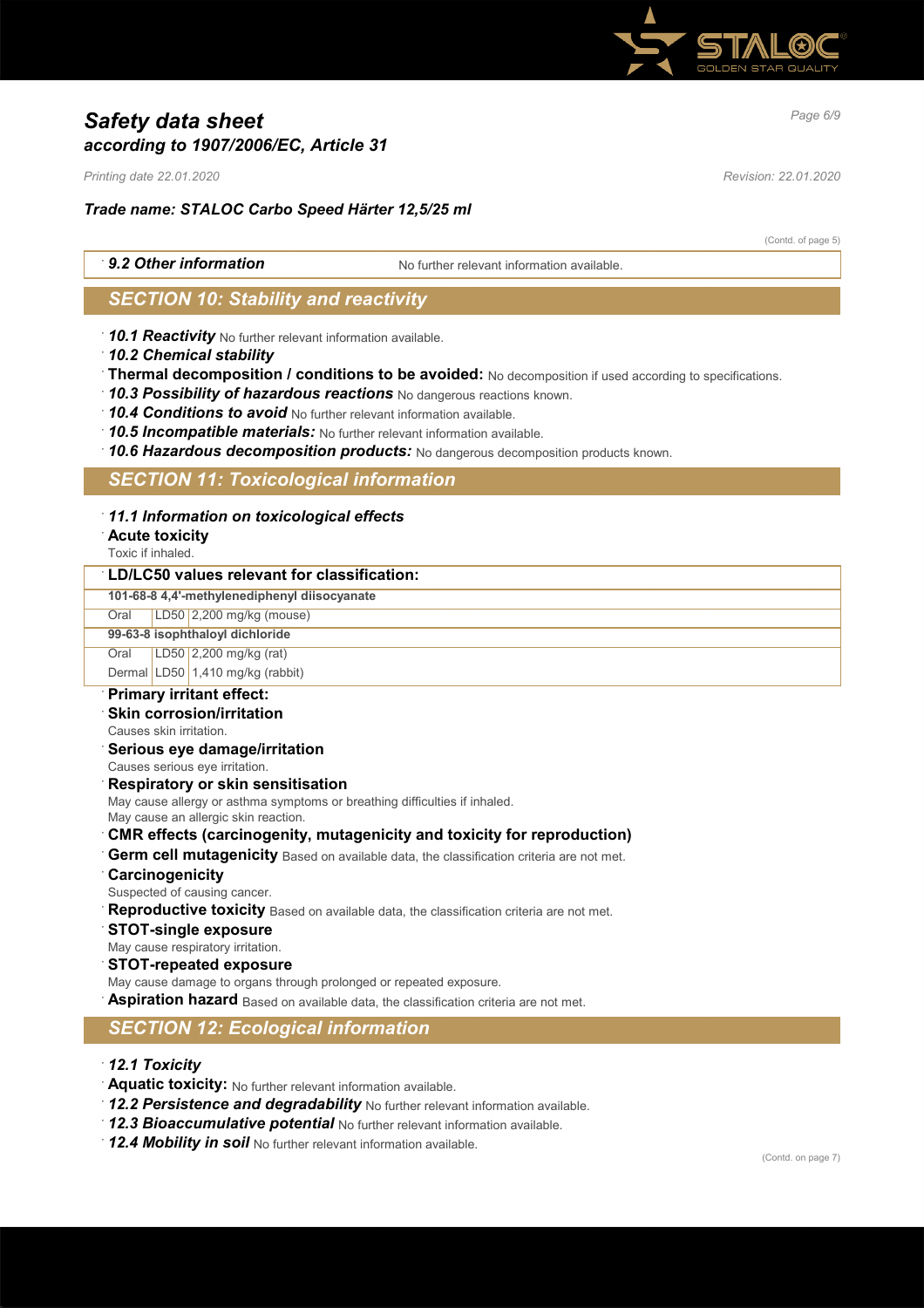

# *Page 7/9 Safety data sheet according to 1907/2006/EC, Article 31*

*Printing date 22.01.2020 Revision: 22.01.2020*

### *Trade name: STALOC Carbo Speed Härter 12,5/25 ml*

(Contd. of page 6)

# · **Additional ecological information:**

### · **General notes:**

Water hazard class 1 (German Regulation) (Self-assessment): slightly hazardous for water Do not allow undiluted product or large quantities of it to reach ground water, water course or sewage system.

## · *12.5 Results of PBT and vPvB assessment*

- · **PBT:** Not applicable.
- · **vPvB:** Not applicable.
- · *12.6 Other adverse effects* No further relevant information available.

### *SECTION 13: Disposal considerations*

### · *13.1 Waste treatment methods*

· **Recommendation** Must not be disposed together with household garbage. Do not allow product to reach sewage system.

# · **Uncleaned packaging:**

· **Recommendation:** Disposal must be made according to official regulations.

| <b>SECTION 14: Transport information</b>        |                                                                                                                                          |
|-------------------------------------------------|------------------------------------------------------------------------------------------------------------------------------------------|
| $14.1$ UN-Number                                |                                                                                                                                          |
| <b>ADR, IMDG, IATA</b>                          | <b>UN2810</b>                                                                                                                            |
| 14.2 UN proper shipping name                    |                                                                                                                                          |
| <b>ADR</b>                                      | TOXIC LIQUID, ORGANIC, N.O.S.<br>2810<br>(diphenylmethanediisocyanate, isomeres and homologues, 4,4'-<br>methylenediphenyl diisocyanate) |
| <b>IMDG, IATA</b>                               | TOXIC LIQUID, ORGANIC, N.O.S.<br>(diphenylmethanediisocyanate, isomeres and homologues, 4,4'-<br>methylenediphenyl diisocyanate)         |
| 14.3 Transport hazard class(es)                 |                                                                                                                                          |
| <b>ADR, IMDG, IATA</b>                          |                                                                                                                                          |
| D                                               |                                                                                                                                          |
| <b>Class</b>                                    | 6.1 Toxic substances.                                                                                                                    |
| ∴Label                                          | 6.1                                                                                                                                      |
| 14.4 Packing group                              |                                                                                                                                          |
| <b>ADR, IMDG, IATA</b>                          | $\mathbf{H}$                                                                                                                             |
| 14.5 Environmental hazards:                     | Not applicable.                                                                                                                          |
| 14.6 Special precautions for user               | Warning: Toxic substances.                                                                                                               |
| Danger code (Kemler):                           | 60                                                                                                                                       |
| <b>EMS Number:</b>                              | $F-A, S-A$                                                                                                                               |
| <b>Stowage Category</b>                         | B                                                                                                                                        |
| <b>Stowage Code</b>                             | SW2 Clear of living quarters.                                                                                                            |
| 14.7 Transport in bulk according to Annex II of |                                                                                                                                          |
| <b>Marpol and the IBC Code</b>                  | Not applicable.                                                                                                                          |
|                                                 | (Contd. on page 8)                                                                                                                       |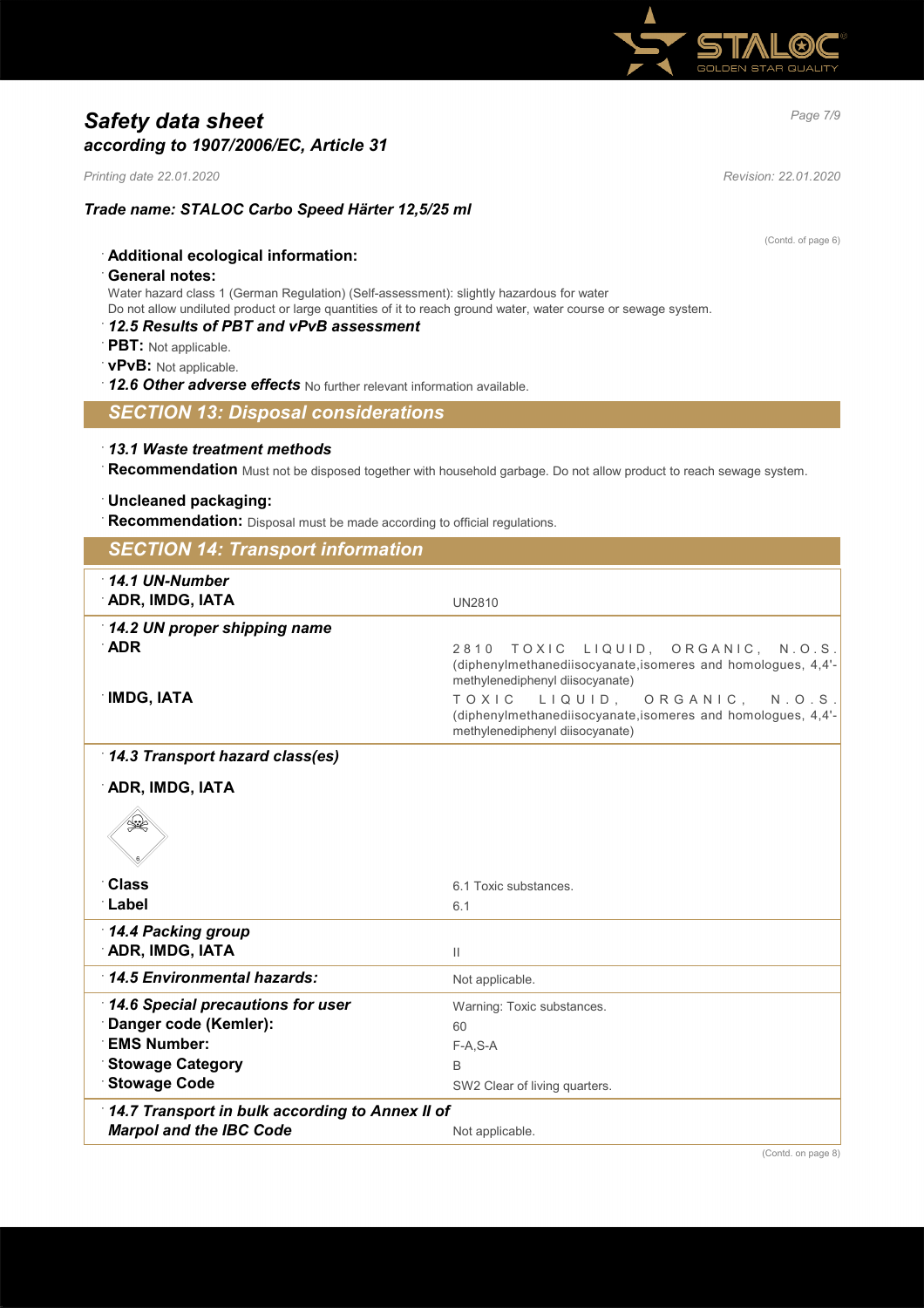

# *Page 8/9 Safety data sheet according to 1907/2006/EC, Article 31*

*Printing date 22.01.2020 Revision: 22.01.2020*

(Contd. of page 7)

# *Trade name: STALOC Carbo Speed Härter 12,5/25 ml*

| Transport/Additional information: |                                                                                                                                                        |
|-----------------------------------|--------------------------------------------------------------------------------------------------------------------------------------------------------|
| ∴ADR                              |                                                                                                                                                        |
| Limited quantities (LQ)           | $100$ ml                                                                                                                                               |
| <b>Excepted quantities (EQ)</b>   | Code: E4<br>Maximum net quantity per inner packaging: 1 ml<br>Maximum net quantity per outer packaging: 500 ml                                         |
| $\lceil$ Transport category       | 2                                                                                                                                                      |
| <b>Tunnel restriction code</b>    | D/E                                                                                                                                                    |
| ∶IMDG<br>Limited quantities (LQ)  | $100$ ml                                                                                                                                               |
| <b>Excepted quantities (EQ)</b>   | Code: E4                                                                                                                                               |
|                                   | Maximum net quantity per inner packaging: 1 ml<br>Maximum net quantity per outer packaging: 500 ml                                                     |
| <b>UN "Model Regulation":</b>     | UN 2810 TOXIC LIQUID, ORGANIC, N.O.S.<br>(DIPHENYLMETHANEDIISOCYANATE, ISOMERES AND<br>HOMOLOGUES, 4,4'-METHYLENEDIPHENYL DIISOCYANATE),<br>$6.1$ , II |
|                                   |                                                                                                                                                        |

# *SECTION 15: Regulatory information*

· *15.1 Safety, health and environmental regulations/legislation specific for the substance or mixture*

· **Directive 2012/18/EU**

**Named dangerous substances - ANNEX I** None of the ingredients is listed.

- **Seveso category H2 ACUTE TOXIC**
- · **Qualifying quantity (tonnes) for the application of lower-tier requirements** 50 t
- · **Qualifying quantity (tonnes) for the application of upper-tier requirements** 200 t
- REGULATION (EC) No 1907/2006 ANNEX XVII Conditions of restriction: 3, 56a, 56b, 56c
- · *15.2 Chemical safety assessment:* A Chemical Safety Assessment has not been carried out.

### *SECTION 16: Other information*

This information is based on our present knowledge. However, this shall not constitute a guarantee for any specific product features and shall not establish a legally valid contractual relationship.

#### · **Relevant phrases**

- H312 Harmful in contact with skin.
- H314 Causes severe skin burns and eye damage.
- H315 Causes skin irritation.
- H317 May cause an allergic skin reaction.
- H318 Causes serious eye damage.
- H319 Causes serious eye irritation.
- H331 Toxic if inhaled.
- H332 Harmful if inhaled.

H334 May cause allergy or asthma symptoms or breathing difficulties if inhaled.

- H335 May cause respiratory irritation.
- H351 Suspected of causing cancer.
- H373 May cause damage to organs through prolonged or repeated exposure.

#### **Department issuing SDS: Product safety department**

**Contact:** Hr Stankovsky

### · **Abbreviations and acronyms:**

ADR: Accord européen sur le transport des marchandises dangereuses par Route (European Agreement concerning the International Carriage of Dangerous Goods by Road) IMDG: International Maritime Code for Dangerous Goods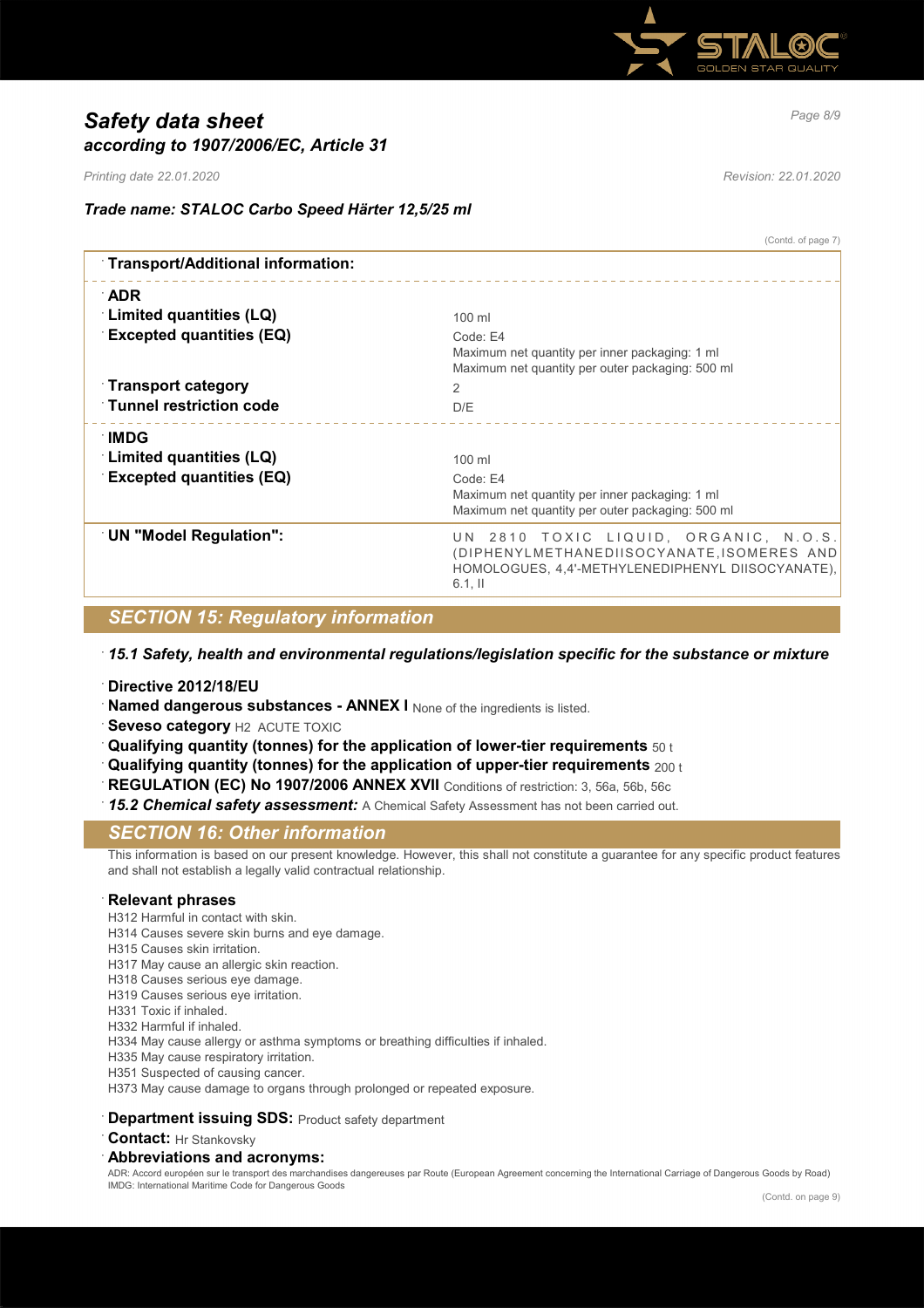

# *Page 9/9 Safety data sheet according to 1907/2006/EC, Article 31*

*Printing date 22.01.2020 Revision: 22.01.2020*

## *Trade name: STALOC Carbo Speed Härter 12,5/25 ml*

IATA: International Air Transport Association GHS: Globally Harmonised System of Classification and Labelling of Chemicals EINECS: European Inventory of Existing Commercial Chemical Substances ELINCS: European List of Notified Chemical Substances CAS: Chemical Abstracts Service (division of the American Chemical Society) LC50: Lethal concentration, 50 percent LD50: Lethal dose, 50 percent PBT: Persistent, Bioaccumulative and Toxic vPvB: very Persistent and very Bioaccumulative Acute Tox. 3: Acute toxicity - inhalation – Category 3 Acute Tox. 4: Acute toxicity - inhalation – Category 4 Skin Corr. 1A: Skin corrosion/irritation – Category 1A Skin Irrit. 2: Skin corrosion/irritation – Category 2 Eye Dam. 1: Serious eye damage/eye irritation – Category 1 Eye Irrit. 2: Serious eye damage/eye irritation – Category 2 Resp. Sens. 1: Respiratory sensitisation – Category 1 Skin Sens. 1: Skin sensitisation – Category 1 Carc. 2: Carcinogenicity – Category 2<br>STOT SE 3: Specific target organ toxicity (single exposure) – Category 3<br>STOT RE 2: Specific target organ toxicity (repeated exposure) – Category 2

(Contd. of page 8)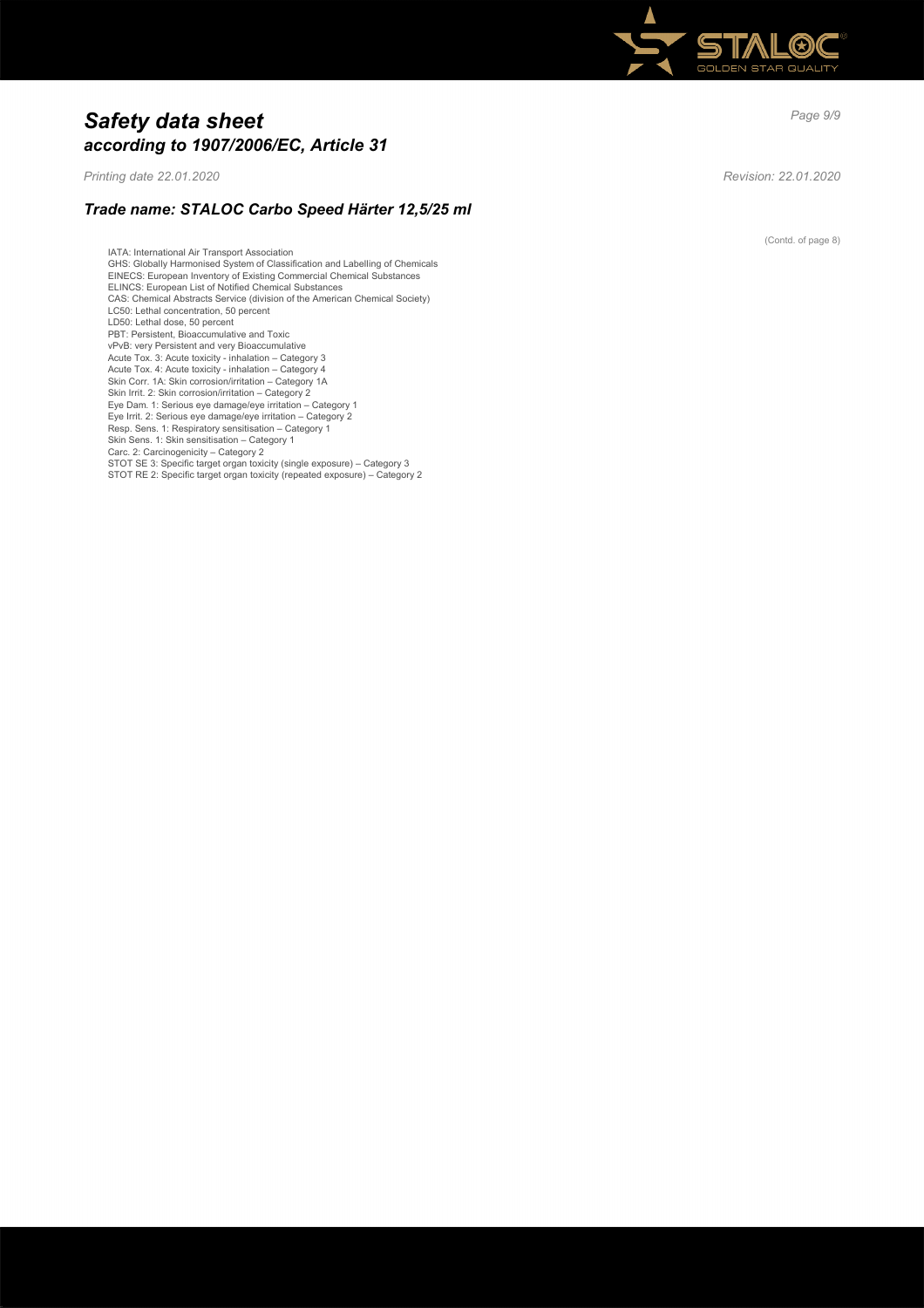

# *Page 1/7 Safety data sheet according to 1907/2006/EC, Article 31*

*Printing date 22.01.2020 Revision: 22.01.2020*

# *SECTION 1: Identification of the substance/mixture and of the company/ undertaking*

### · *1.1 Product identifier*

- · **Trade name:** *STALOC Carbo Speed Harz 12,5/25 ml*
- · **Article number:** Carbo Speed B
- · **UFI:** 6VR0-20VU-A00K-RFSH
- · *1.2 Relevant identified uses of the substance or mixture and uses advised against* No further relevant information available.
- · **Application of the substance / the mixture** Resin
- · *1.3 Details of the supplier of the safety data sheet*

# · **Manufacturer/Supplier:**

Stankovsky Industrieprodukte Handels GmbH Flachenauergutstraße 8 4020 Linz AUSTRIA Tel.: +43 732 221877 e-Mail: office@staloc.com www.staloc.com

**Further information obtainable from:** Product safety department

1.4 **Emergency telephone number:** EU emergency phone number: 112

# *SECTION 2: Hazards identification*

# · *2.1 Classification of the substance or mixture* · **Classification according to Regulation (EC) No 1272/2008**

Skin Irrit. 2 H315 Causes skin irritation. Eye Dam. 1 H318 Causes serious eye damage. Skin Sens. 1 H317 May cause an allergic skin reaction. Aquatic Chronic 3 H412 Harmful to aquatic life with long lasting effects.

### · *2.2 Label elements*

### Labelling according to Regulation (EC) No 1272/2008

The product is classified and labelled according to the CLP regulation.

· **Hazard pictograms**



**Signal word** Danger

#### · **Hazard-determining components of labelling:**

4,4'-methylenebis(cyclohexylamine)

### · **Hazard statements**

H315 Causes skin irritation.

H318 Causes serious eye damage.

H317 May cause an allergic skin reaction.

H412 Harmful to aquatic life with long lasting effects.

#### · **Precautionary statements**

- P101 If medical advice is needed, have product container or label at hand.
- P102 Keep out of reach of children.<br>P103 Read label before use.
- Read label before use.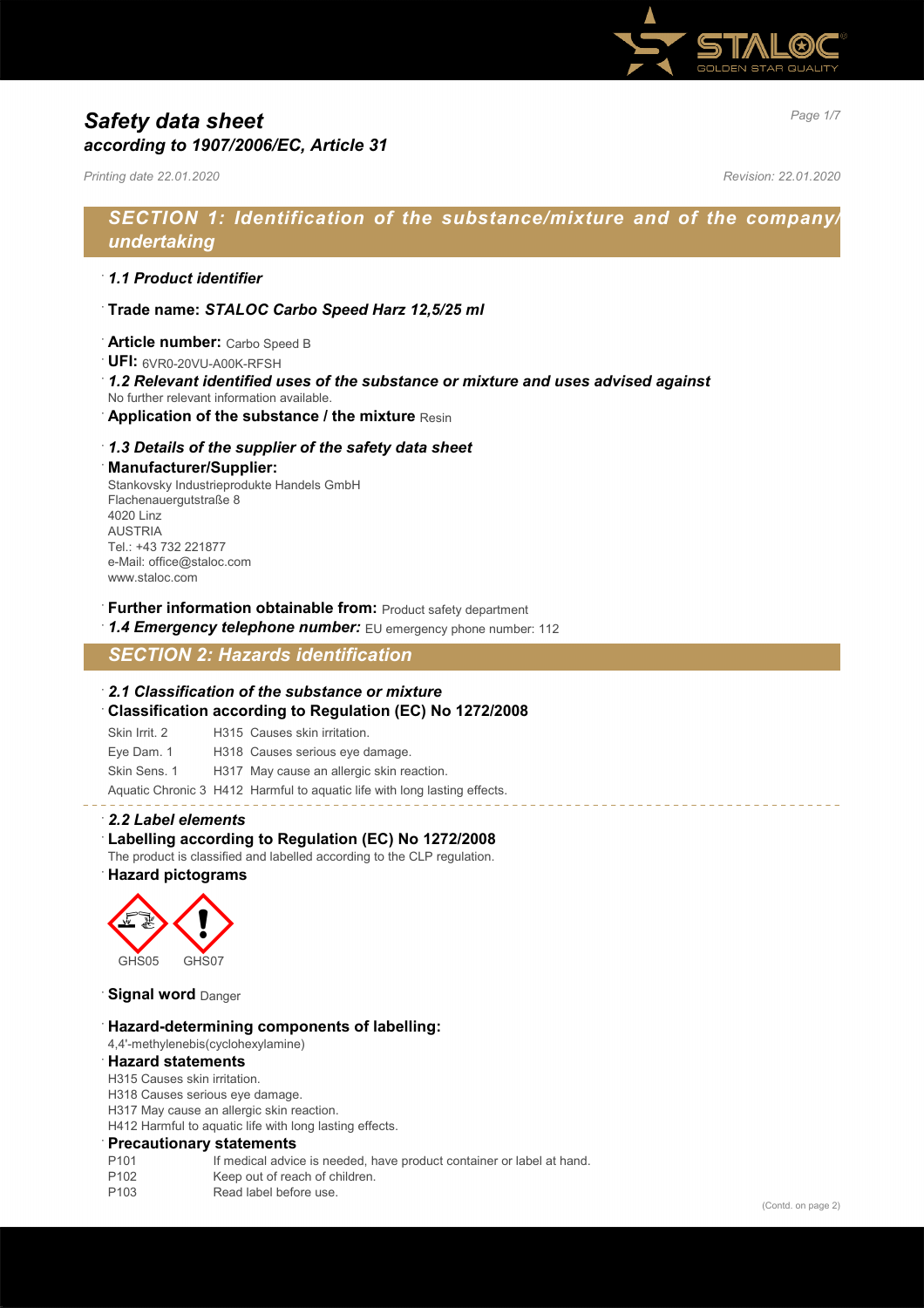

# *Page 2/7 Safety data sheet according to 1907/2006/EC, Article 31*

*Printing date 22.01.2020 Revision: 22.01.2020*

## *Trade name: STALOC Carbo Speed Harz 12,5/25 ml*

(Contd. of page 1)

| P <sub>261</sub>                                                                                                              | Avoid breathing dust/fume/gas/mist/vapours/spray.                                                   |  |
|-------------------------------------------------------------------------------------------------------------------------------|-----------------------------------------------------------------------------------------------------|--|
| P305+P351+P338 IF IN EYES: Rinse cautiously with water for several minutes. Remove contact lenses, if present and easy to do. |                                                                                                     |  |
|                                                                                                                               | Continue rinsing.                                                                                   |  |
| P310                                                                                                                          | Immediately call a POISON CENTER/doctor.                                                            |  |
| P321                                                                                                                          | Specific treatment (see on this label).                                                             |  |
| P362+P364                                                                                                                     | Take off contaminated clothing and wash it before reuse.                                            |  |
| P <sub>501</sub>                                                                                                              | Dispose of contents/container in accordance with local/regional/national/international regulations. |  |
| 2.3 Other hazards                                                                                                             |                                                                                                     |  |

# · **Results of PBT and vPvB assessment**

- **PBT:** Not applicable.
- · **vPvB:** Not applicable.

## *SECTION 3: Composition/information on ingredients*

### · *3.2 Chemical characterisation: Mixtures*

**Description:** Mixture of substances listed below with nonhazardous additions.

| Dangerous components: |                                                                                                                                                  |                    |
|-----------------------|--------------------------------------------------------------------------------------------------------------------------------------------------|--------------------|
| CAS: 25214-63-5       | ethylenediamine, propoxylated                                                                                                                    | $>50-100\%$        |
|                       | ◯ Eye Irrit. 2, H319                                                                                                                             |                    |
| CAS: 1761-71-3        | $4.4$ '-methylenebis(cyclohexylamine)                                                                                                            | $\geq$ 3- $\lt$ 5% |
|                       | EINECS: 217-168-8 3 STOT RE 2, H373, $\overline{\diamond}$ Skin Corr. 1A, H314, Eye Dam. 1, H318, $\overline{\diamond}$ Aquatic Chronic 2, H411, |                    |
| CAS: 2768-02-7        | trimethoxyvinylsilane                                                                                                                            | >2.5-≤10%          |
|                       | EINECS: 220-449-8 3 Flam. Liq. 3, H226; 4 Acute Tox. 4, H332                                                                                     |                    |

Additional information: For the wording of the listed hazard phrases refer to section 16.

# *SECTION 4: First aid measures*

### · *4.1 Description of first aid measures*

General information: Immediately remove any clothing soiled by the product.

· **After inhalation:**

Supply fresh air and to be sure call for a doctor.

- In case of unconsciousness place patient stably in side position for transportation.
- After skin contact: Immediately wash with water and soap and rinse thoroughly.
- After eye contact: Rinse opened eye for several minutes under running water. Then consult a doctor.
- After swallowing: If symptoms persist consult doctor.
- 4.2 Most important symptoms and effects, both acute and delayed No further relevant information available.
- · *4.3 Indication of any immediate medical attention and special treatment needed*
- No further relevant information available.

# *SECTION 5: Firefighting measures*

- · *5.1 Extinguishing media*
- Suitable extinguishing agents: Use fire extinguishing methods suitable to surrounding conditions.
- 5.2 Special hazards arising from the substance or mixture No further relevant information available.
- · *5.3 Advice for firefighters*

**Protective equipment:** No special measures required.

# *SECTION 6: Accidental release measures*

· *6.1 Personal precautions, protective equipment and emergency procedures*

Wear protective equipment. Keep unprotected persons away.

· *6.2 Environmental precautions:*

Do not allow product to reach sewage system or any water course.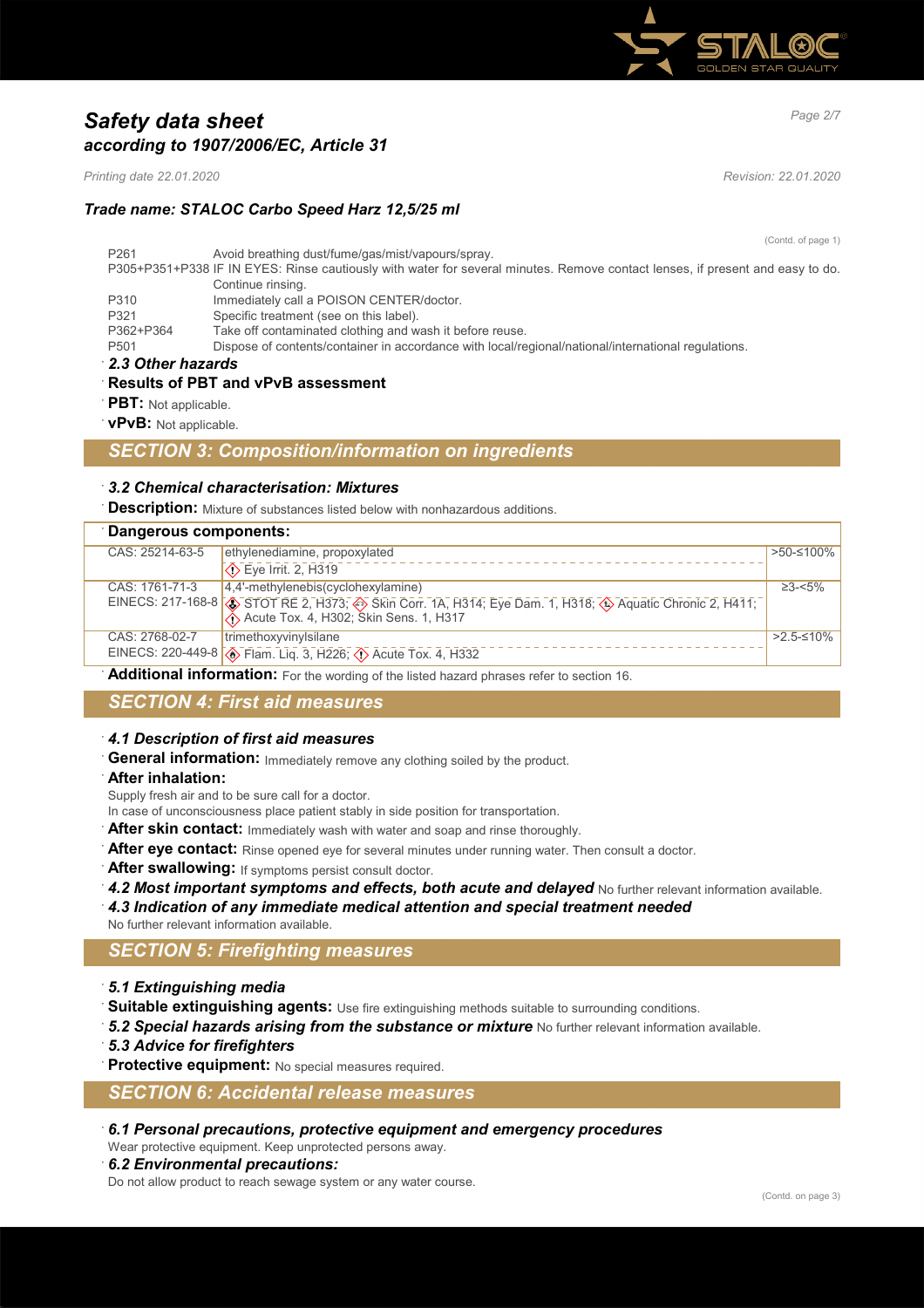

# *Page 3/7 Safety data sheet according to 1907/2006/EC, Article 31*

*Printing date 22.01.2020 Revision: 22.01.2020*

# *Trade name: STALOC Carbo Speed Harz 12,5/25 ml*

Inform respective authorities in case of seepage into water course or sewage system. Do not allow to enter sewers/ surface or ground water.

### · *6.3 Methods and material for containment and cleaning up:*

Absorb with liquid-binding material (sand, diatomite, acid binders, universal binders, sawdust). Use neutralising agent. Dispose contaminated material as waste according to item 13.

Ensure adequate ventilation.

· *6.4 Reference to other sections*

See Section 7 for information on safe handling. See Section 8 for information on personal protection equipment. See Section 13 for disposal information.

## *SECTION 7: Handling and storage*

### · *7.1 Precautions for safe handling*

Ensure good ventilation/exhaustion at the workplace. Prevent formation of aerosols.

**Information about fire - and explosion protection:** No special measures required.

- · *7.2 Conditions for safe storage, including any incompatibilities*
- · **Storage:**
- **Requirements to be met by storerooms and receptacles:** No special requirements.
- · **Information about storage in one common storage facility:** Not required.
- **Further information about storage conditions:** Keep container tightly sealed.
- 7.3 Specific end use(s) No further relevant information available.

### *SECTION 8: Exposure controls/personal protection*

· **Additional information about design of technical facilities:** No further data; see item 7.

#### · *8.1 Control parameters*

· **Ingredients with limit values that require monitoring at the workplace:**

The product does not contain any relevant quantities of materials with critical values that have to be monitored at the workplace.

· **Additional information:** The lists valid during the making were used as basis.

### · *8.2 Exposure controls*

- · **Personal protective equipment:**
- · **General protective and hygienic measures:**

Keep away from foodstuffs, beverages and feed. Immediately remove all soiled and contaminated clothing Wash hands before breaks and at the end of work Avoid contact with the skin.

Avoid contact with the eyes and skin.

· **Respiratory protection:**

In case of brief exposure or low pollution use respiratory filter device. In case of intensive or longer exposure use self-contained respiratory protective device.

· **Protection of hands:**



Protective gloves

The glove material has to be impermeable and resistant to the product/ the substance/ the preparation. Due to missing tests no recommendation to the glove material can be given for the product/ the preparation/ the chemical mixture. Selection of the glove material on consideration of the penetration times, rates of diffusion and the degradation

(Contd. of page 2)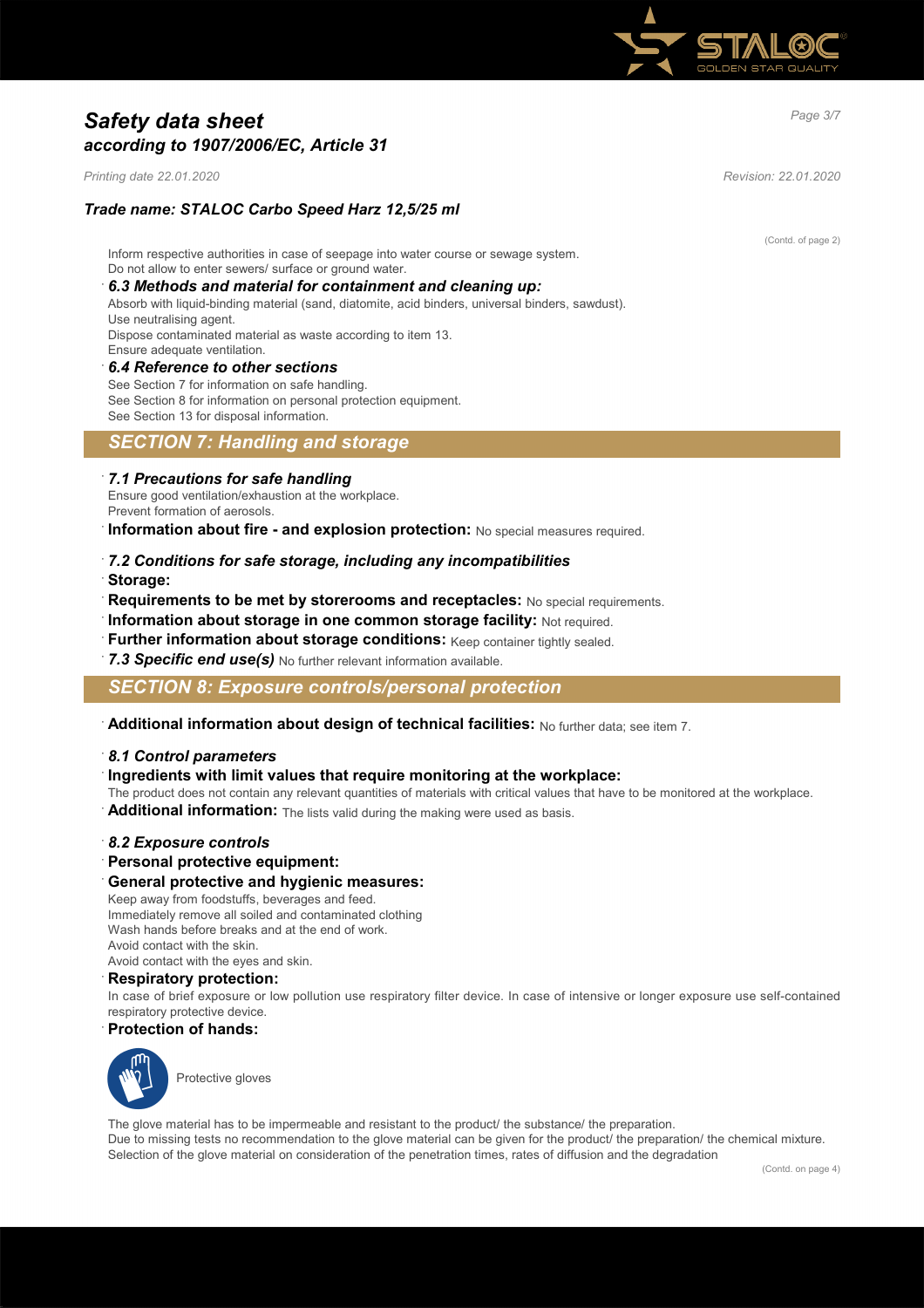

# *Page 4/7 Safety data sheet according to 1907/2006/EC, Article 31*

*Printing date 22.01.2020 Revision: 22.01.2020*

## *Trade name: STALOC Carbo Speed Harz 12,5/25 ml*

### · **Material of gloves**

The selection of the suitable gloves does not only depend on the material, but also on further marks of quality and varies from manufacturer to manufacturer. As the product is a preparation of several substances, the resistance of the glove material can not be calculated in advance and has therefore to be checked prior to the application.

### · **Penetration time of glove material**

The exact break through time has to be found out by the manufacturer of the protective gloves and has to be observed. · **Eye protection:**



Tightly sealed goggles

# *SECTION 9: Physical and chemical properties*

| 9.1 Information on basic physical and chemical properties<br><b>General Information</b><br>Appearance: |                                               |
|--------------------------------------------------------------------------------------------------------|-----------------------------------------------|
| Form:                                                                                                  | Fluid                                         |
| Colour:                                                                                                | <b>Black</b>                                  |
| Odour:                                                                                                 | Recognisable                                  |
| <b>Odour threshold:</b>                                                                                | Not determined.                               |
| pH-value:                                                                                              | Not determined.                               |
| <b>Change in condition</b>                                                                             |                                               |
| <b>Melting point/freezing point:</b>                                                                   | Undetermined.                                 |
| Initial boiling point and boiling range: Undetermined.                                                 |                                               |
| Flash point:                                                                                           | $>150$ °C                                     |
| Flammability (solid, gas):                                                                             | Not applicable.                               |
| <b>Decomposition temperature:</b>                                                                      | Not determined.                               |
| Auto-ignition temperature:                                                                             | Product is not selfigniting.                  |
| <b>Explosive properties:</b>                                                                           | Product does not present an explosion hazard. |
| <b>Explosion limits:</b>                                                                               |                                               |
| Lower:                                                                                                 | Not determined.                               |
| Upper:                                                                                                 | Not determined.                               |
| Vapour pressure:                                                                                       | Not determined.                               |
| Density at 20 °C:                                                                                      | $1.02$ g/cm <sup>3</sup>                      |
| <b>Relative density</b>                                                                                | Not determined.                               |
| Vapour density                                                                                         | Not determined.                               |
| <b>Evaporation rate</b>                                                                                | Not determined.                               |
| Solubility in / Miscibility with                                                                       |                                               |
| water:                                                                                                 | Not miscible or difficult to mix.             |
| Partition coefficient: n-octanol/water:                                                                | Not determined.                               |
| Viscosity:                                                                                             |                                               |
| Dynamic at 20 °C:                                                                                      | 3.000 mPas                                    |
| Kinematic:                                                                                             | Not determined.                               |
|                                                                                                        |                                               |

(Contd. of page 3)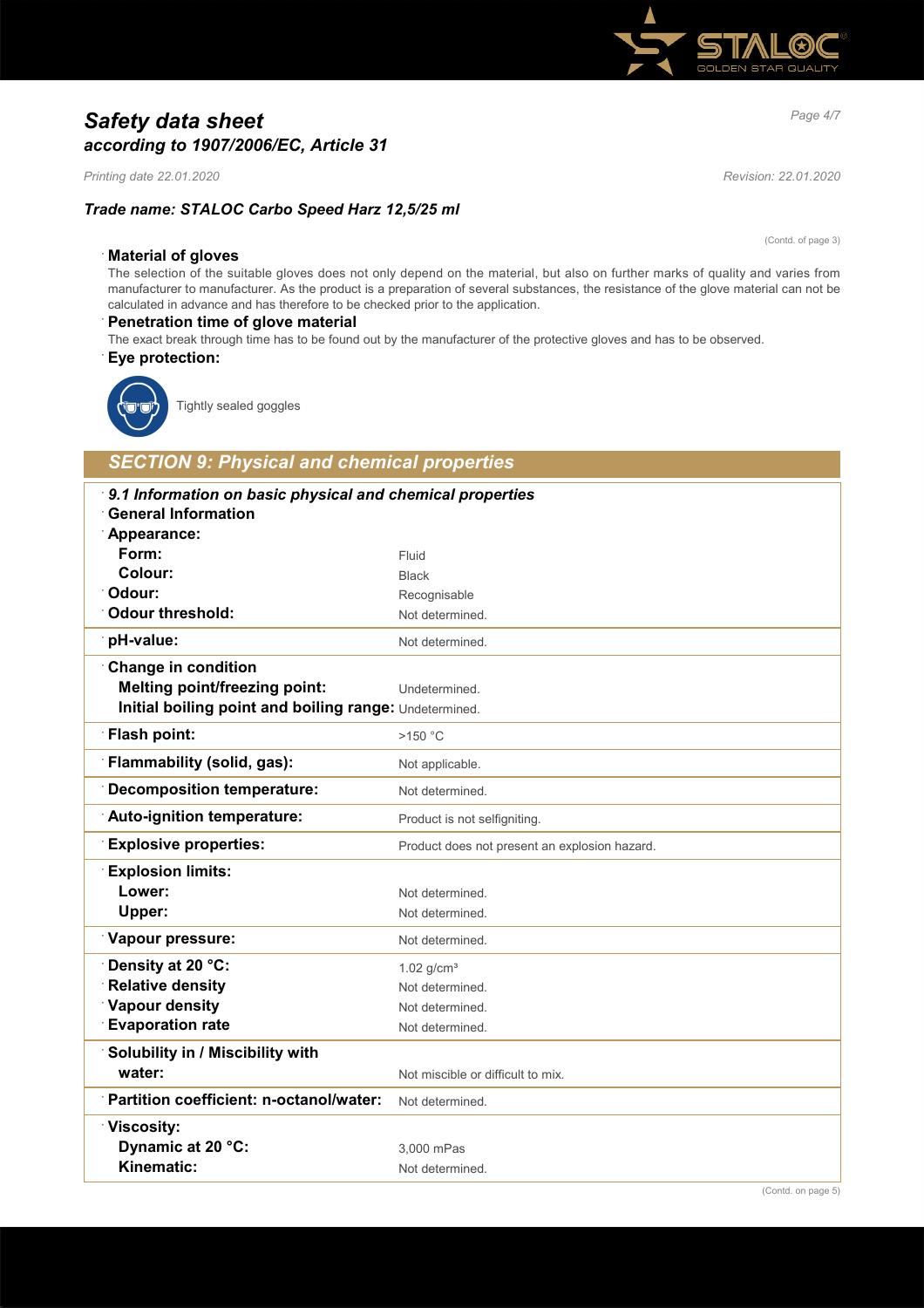

# *Page 5/7 Safety data sheet according to 1907/2006/EC, Article 31*

*Printing date 22.01.2020 Revision: 22.01.2020*

## *Trade name: STALOC Carbo Speed Harz 12,5/25 ml*

(Contd. of page 4)

| ∴Solvent content:      |                                            |
|------------------------|--------------------------------------------|
| <b>Solids content:</b> | 100 0 %                                    |
| 9.2 Other information  | No further relevant information available. |

# *SECTION 10: Stability and reactivity*

- · *10.1 Reactivity* No further relevant information available.
- · *10.2 Chemical stability*
- · **Thermal decomposition / conditions to be avoided:** No decomposition if used according to specifications.
- · *10.3 Possibility of hazardous reactions* No dangerous reactions known.
- · *10.4 Conditions to avoid* No further relevant information available.
- · *10.5 Incompatible materials:* No further relevant information available.
- · *10.6 Hazardous decomposition products:* No dangerous decomposition products known.

# *SECTION 11: Toxicological information*

- · *11.1 Information on toxicological effects*
- · **Acute toxicity** Based on available data, the classification criteria are not met.
- · **Primary irritant effect:**
- **Skin corrosion/irritation**
- Causes skin irritation.
- · **Serious eye damage/irritation**
- Causes serious eye damage.
- · **Respiratory or skin sensitisation**
- May cause an allergic skin reaction.
- · **CMR effects (carcinogenity, mutagenicity and toxicity for reproduction)**
- **Germ cell mutagenicity** Based on available data, the classification criteria are not met.
- **Carcinogenicity** Based on available data, the classification criteria are not met.
- **Reproductive toxicity** Based on available data, the classification criteria are not met.
- **STOT-single exposure** Based on available data, the classification criteria are not met.
- **STOT-repeated exposure** Based on available data, the classification criteria are not met.
- **Aspiration hazard** Based on available data, the classification criteria are not met.

### *SECTION 12: Ecological information*

- · *12.1 Toxicity*
- · **Aquatic toxicity:** No further relevant information available.
- · *12.2 Persistence and degradability* No further relevant information available.
- · *12.3 Bioaccumulative potential* No further relevant information available.
- · *12.4 Mobility in soil* No further relevant information available.
- · **Ecotoxical effects:**
- **Remark: Harmful to fish**
- · **Additional ecological information:**
- · **General notes:**
- Water hazard class 1 (German Regulation) (Self-assessment): slightly hazardous for water

Do not allow undiluted product or large quantities of it to reach ground water, water course or sewage system. Must not reach sewage water or drainage ditch undiluted or unneutralised. Harmful to aquatic organisms

- · *12.5 Results of PBT and vPvB assessment*
- **PBT:** Not applicable.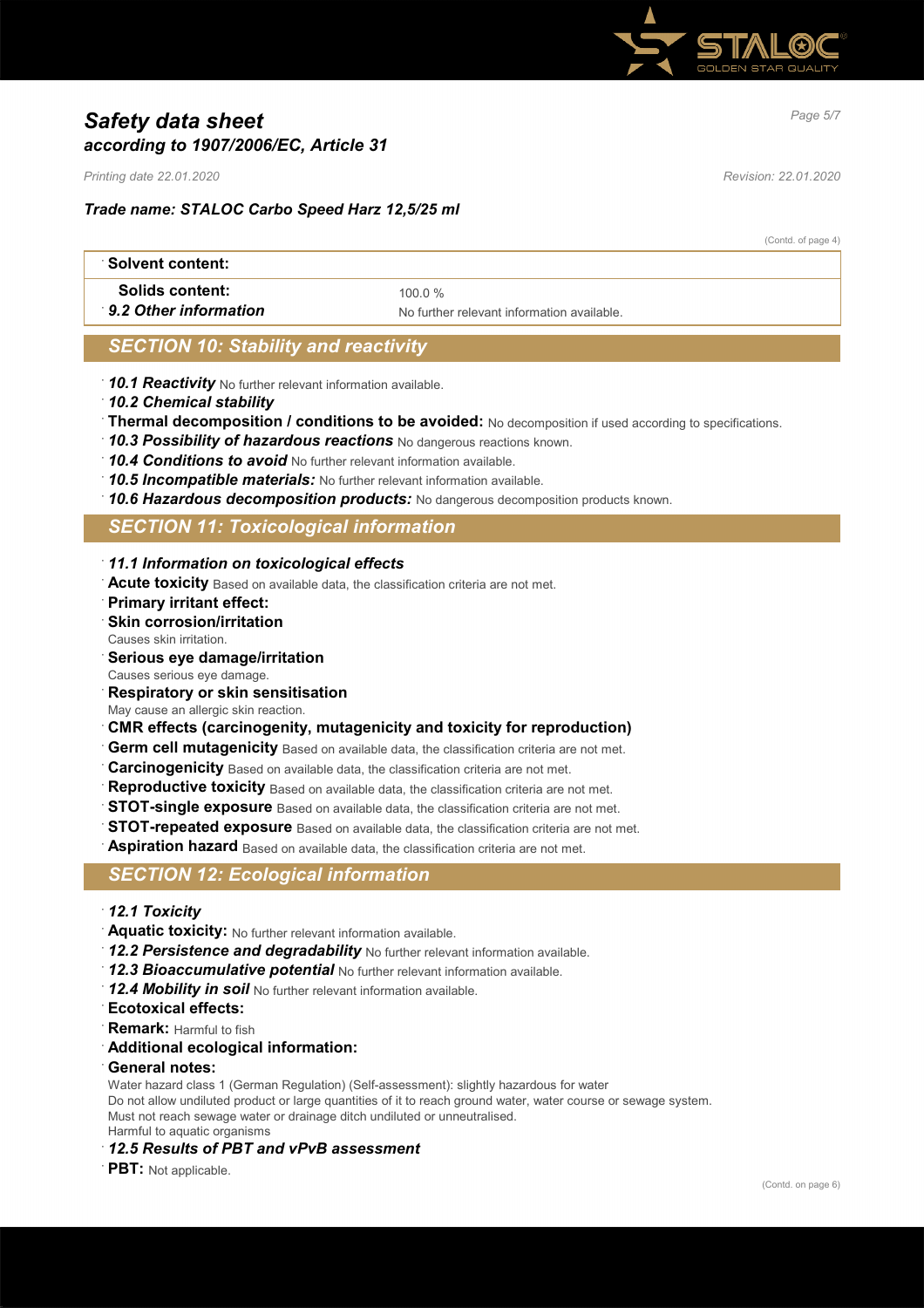

# *Page 6/7 Safety data sheet according to 1907/2006/EC, Article 31*

*Printing date 22.01.2020 Revision: 22.01.2020*

## *Trade name: STALOC Carbo Speed Harz 12,5/25 ml*

### · **vPvB:** Not applicable.

· *12.6 Other adverse effects* No further relevant information available.

# *SECTION 13: Disposal considerations*

### · *13.1 Waste treatment methods*

· **Recommendation** Must not be disposed together with household garbage. Do not allow product to reach sewage system.

### · **Uncleaned packaging:**

Recommendation: Disposal must be made according to official regulations.

| <b>SECTION 14: Transport information</b>             |                 |
|------------------------------------------------------|-----------------|
| $\cdot$ 14.1 UN-Number<br>ADR, ADN, IMDG, IATA       | not regulated   |
| 14.2 UN proper shipping name<br>ADR, ADN, IMDG, IATA | not regulated   |
| 14.3 Transport hazard class(es)                      |                 |
| ADR, ADN, IMDG, IATA                                 |                 |
| ∵Class                                               | not regulated   |
| 14.4 Packing group                                   |                 |
| <b>ADR, IMDG, IATA</b>                               | not regulated   |
| 14.5 Environmental hazards:                          | Not applicable. |
| 14.6 Special precautions for user                    | Not applicable. |
| 14.7 Transport in bulk according to Annex II of      |                 |
| <b>Marpol and the IBC Code</b>                       | Not applicable. |
| <b>UN "Model Regulation":</b>                        | not regulated   |

## *SECTION 15: Regulatory information*

· *15.1 Safety, health and environmental regulations/legislation specific for the substance or mixture*

· **Directive 2012/18/EU**

**Named dangerous substances - ANNEX I** None of the ingredients is listed.

**REGULATION (EC) No 1907/2006 ANNEX XVII** Conditions of restriction: 3

· *15.2 Chemical safety assessment:* A Chemical Safety Assessment has not been carried out.

### *SECTION 16: Other information*

This information is based on our present knowledge. However, this shall not constitute a guarantee for any specific product features and shall not establish a legally valid contractual relationship.

#### · **Relevant phrases**

H226 Flammable liquid and vapour.

H302 Harmful if swallowed.

H314 Causes severe skin burns and eye damage.

H317 May cause an allergic skin reaction.

H318 Causes serious eye damage.

H319 Causes serious eye irritation.

H332 Harmful if inhaled.

H373 May cause damage to organs through prolonged or repeated exposure.

(Contd. of page 5)